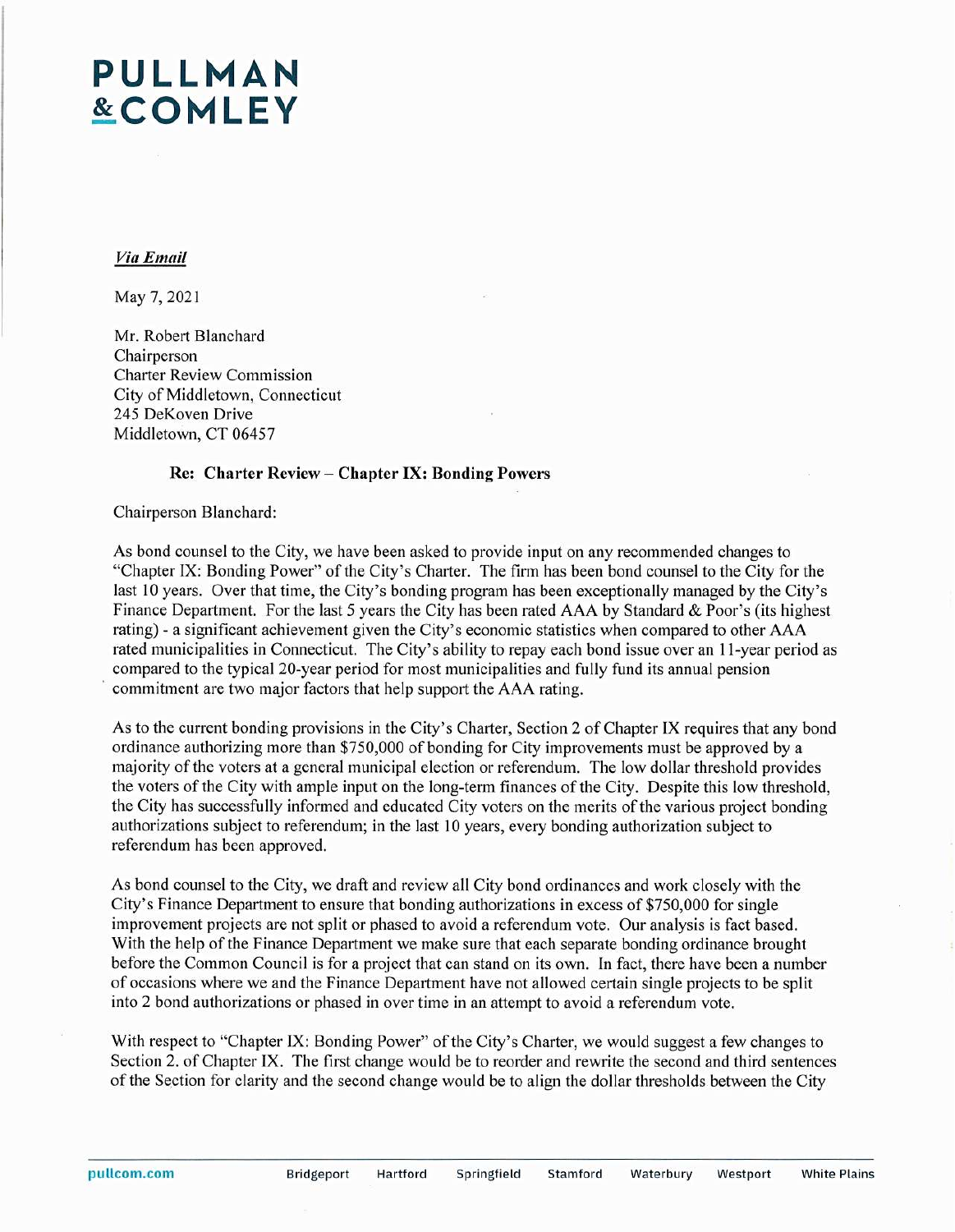# **PULLMAN &COMLEY**

Charter's public hearing requirement and the referendum vote requirement. Our proposed changes to Chapter IX, Section 2. of the Charter is included in Exhibit A attached to this letter.

Thank you for your consideration.

Very Truly Yours, Michael J. Andreana

cc: Mayor Benjamin Florsheim Bobbye Knoll Peterson, Chief of Staff Carl Erlacher, Director of Finance and revenue Diana Doyle, Assistant Director of Finance Brig Smith, Esq., General Counsel Steven Mednick, Esq. John Stafstrom, Esq.